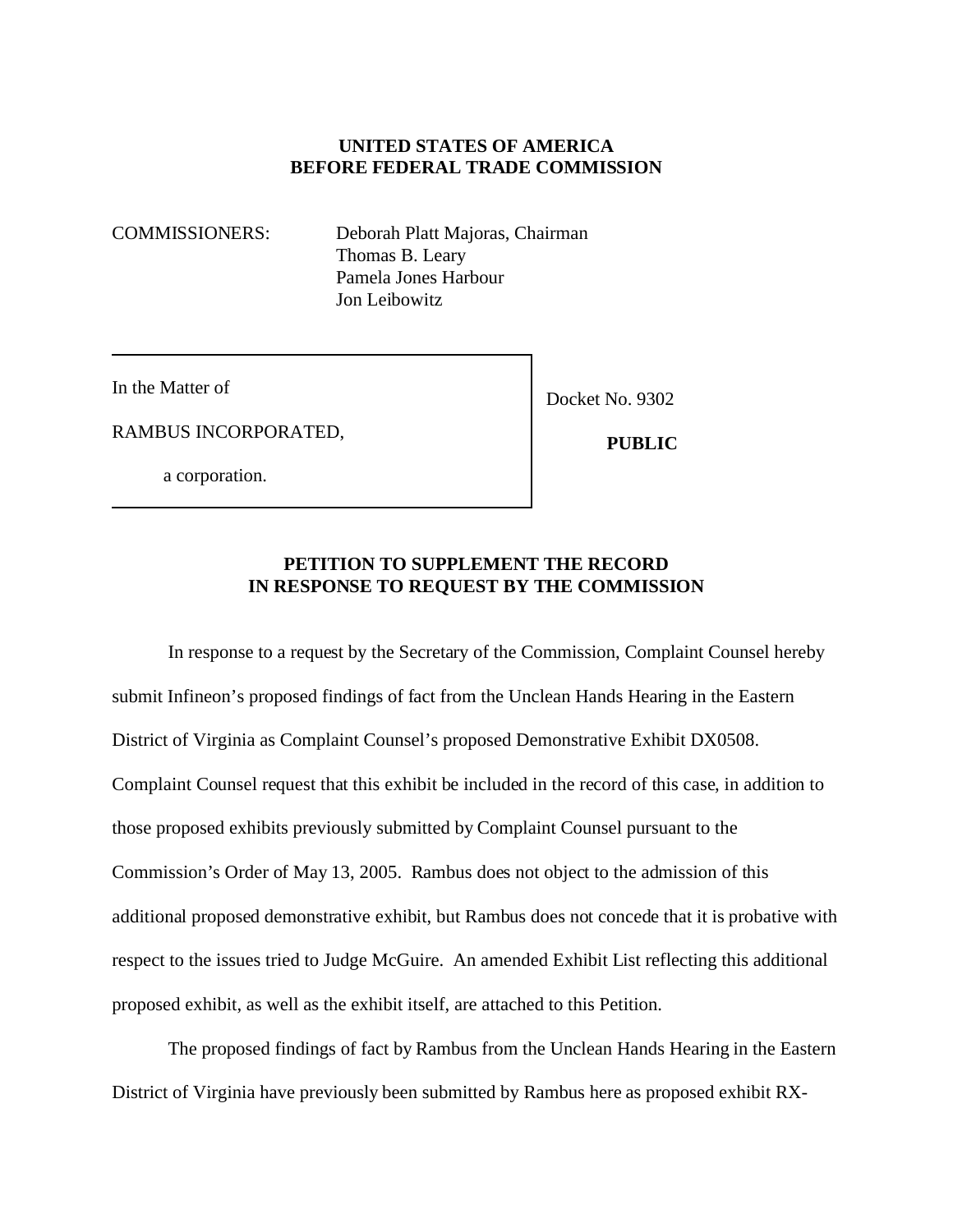2553. The bench ruling by Judge Payne in that case is located at pages 1138-1139 of Complaint

Counsel's previously submitted proposed Demonstrative Exhibit DX0507.

Respectfully submitted,

**\_\_\_\_\_\_\_\_\_\_\_\_\_\_\_\_\_\_\_\_\_\_\_** 

Geoffrey D. Oliver Patrick J. Roach Robert P. Davis

Bureau of Competition FEDERAL TRADE COMMISSION Washington, D.C. 20001 (202) 326-2275

Counsel for the Complaint

July 15, 2005